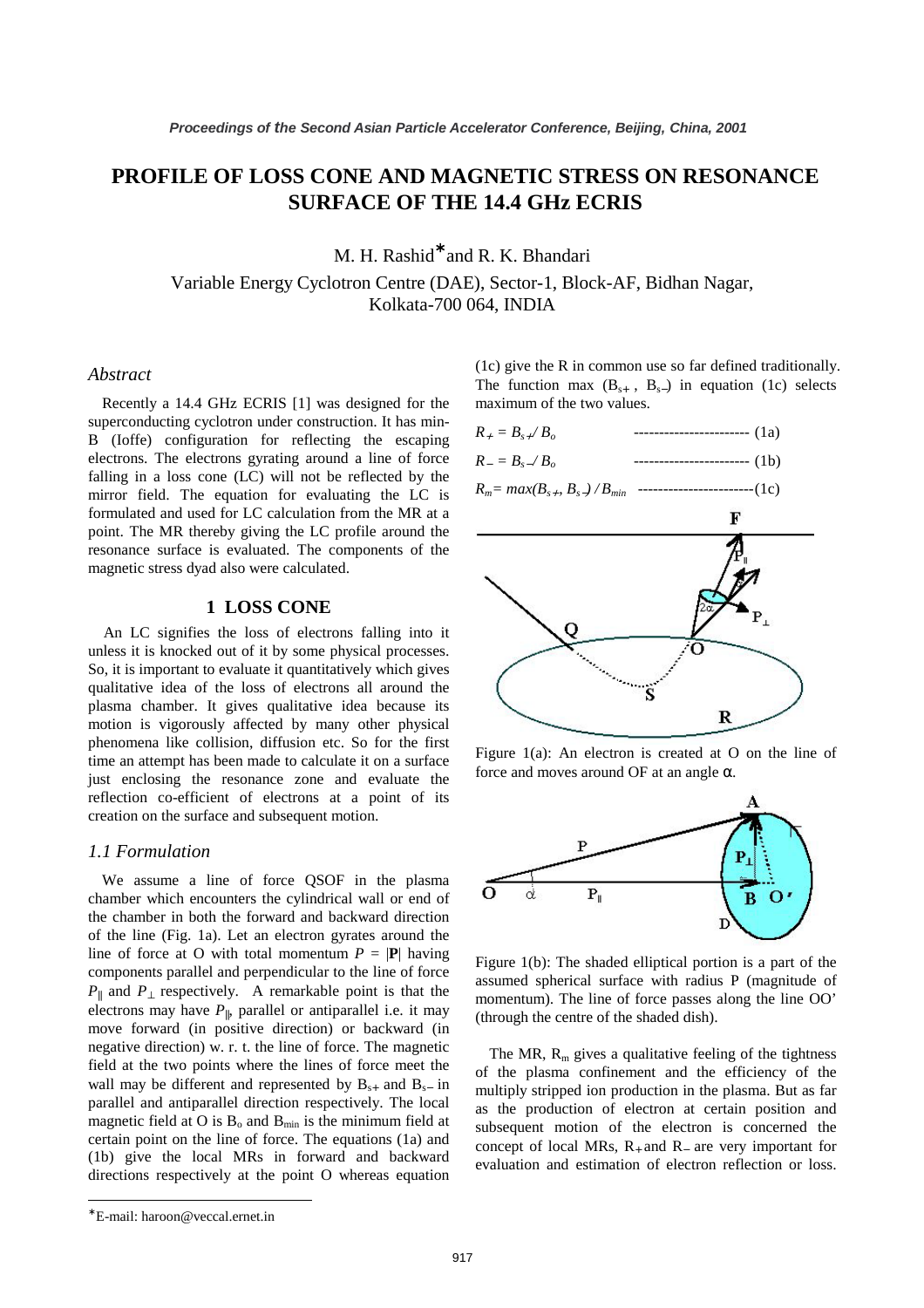The actual angle of the cone of spiralling electron around the line of force and apex angle of the LC is given by equation 2a and 2b respectively.

The solid angle of the LC is deduced from figure (1b). Let an electron is at O and taking the magnitude of the momentum of electron as radius we imagine a sphere around O. The circular shaded portion enclosed by the gyrating electron is a part of the sphere. The area (S) of the shaded dish and the solid angle of the electron is given by equations 3 and 4a respectively. Using the apex angle obtained by the adiabatic invariance of the magnetic moment of electron we obtain the solid angle of the LC given by equation 4b.

$$
\alpha = \sin^{-1}(P_{\perp}/P) \qquad \qquad (2a)
$$
\n
$$
\alpha_{apex,i} = \sin^{-1}(1/\sqrt{R_i}) \qquad \qquad (2b)
$$
\n
$$
S = 2\pi P(P - P_{\parallel}) = 2\pi P^2 (1 - \cos \alpha) \qquad \qquad (3)
$$
\n
$$
d\Omega = 2\pi (1 - \cos \alpha) \qquad \qquad (4a)
$$
\n
$$
d\Omega_i = 2\pi (1 - \cos(\alpha_{apex,i})) \qquad \qquad (4b)
$$

where,  $R_i \in \{R_+, R_-, R_m\}$ . That is, the subscript  $i = +,$ or m.

If  $\alpha < \alpha_{\text{energy}}$  then the electron falls inside the LC and there is sound probability of being lost unless it switches over to another position and starts moving from the point out of the LC afresh.

## *1.2 Evaluation*

The MRs,  $R_+$ ,  $R_-$  or  $R_m$  at any point in the chamber are given by TrapCAD [2,3] on the line of force passing through the point after properly feeding the coil and multipole magnetic field data. If the local field at the point, we assume the field  $(B_0)$  at point O, is known then all the fields  $B_{s+}$ ,  $B_{s-}$  and  $B_{min}$  can be calculated readily using the obtained values from above formulae of MRs.

The apex angle  $\alpha_{apex,i}$  and solid angle  $d\Omega_i$  of the LC were evaluated at the vicinity of the resonance surface (Fig. 2) in the chamber corresponding to the *RF*  frequency 14.4 GHz. The resonance surface is positioned from –6.0 cm to 6.0 cm w. r. t. the centre. The values of dΩ*i* were evaluated in the parallel and anti-parallel directions of the lines of force along the whole plasma length and from  $30^{\circ}$  to  $90^{\circ}$  azimuth due to field symmetry (Fig. 3 and 4). The sum of the two gives the total solid angle ( $d\Omega_t = d\Omega_+ + d\Omega$ ) at a point. The LC was evaluated using the traditional MR,  $R_m$  also (Fig. 5) inside the plasma chamber. **Proceedings of the Second Asian Particle Accelerator Conference, Beijing, China, 2001**<br>
the Second Asian Particle Accelerator Conference, Beijing, China, 2001<br>
The Second Asian Particle Record Assumption of the sphere of



Figure 2: The resonance field surface at 5.143 kG have 3.5 cm diameter at the mid-length. The centre meridian is at  $0^0$  along the length and others at  $30^0$  gap.



 Figure 3: The LC plot for parallel motion of electrons w.r.t. the lines of force (i.e. using MR,  $R_{+}$ ).



 Figure 4 : The LC plot for anti-parallel motion of electrons w.r.t. the lines of force (i.e. using MR, R-).



Figure 5: The LC plot for motion of electrons using traditional MR,  $R_m$ .

### *1.3 Loss of plasma in LC*

We assume a plasma having two components one inside the LC (gas A) and the other outside it (gas B) [4] for estimating the loss of particle falling into the LC due to